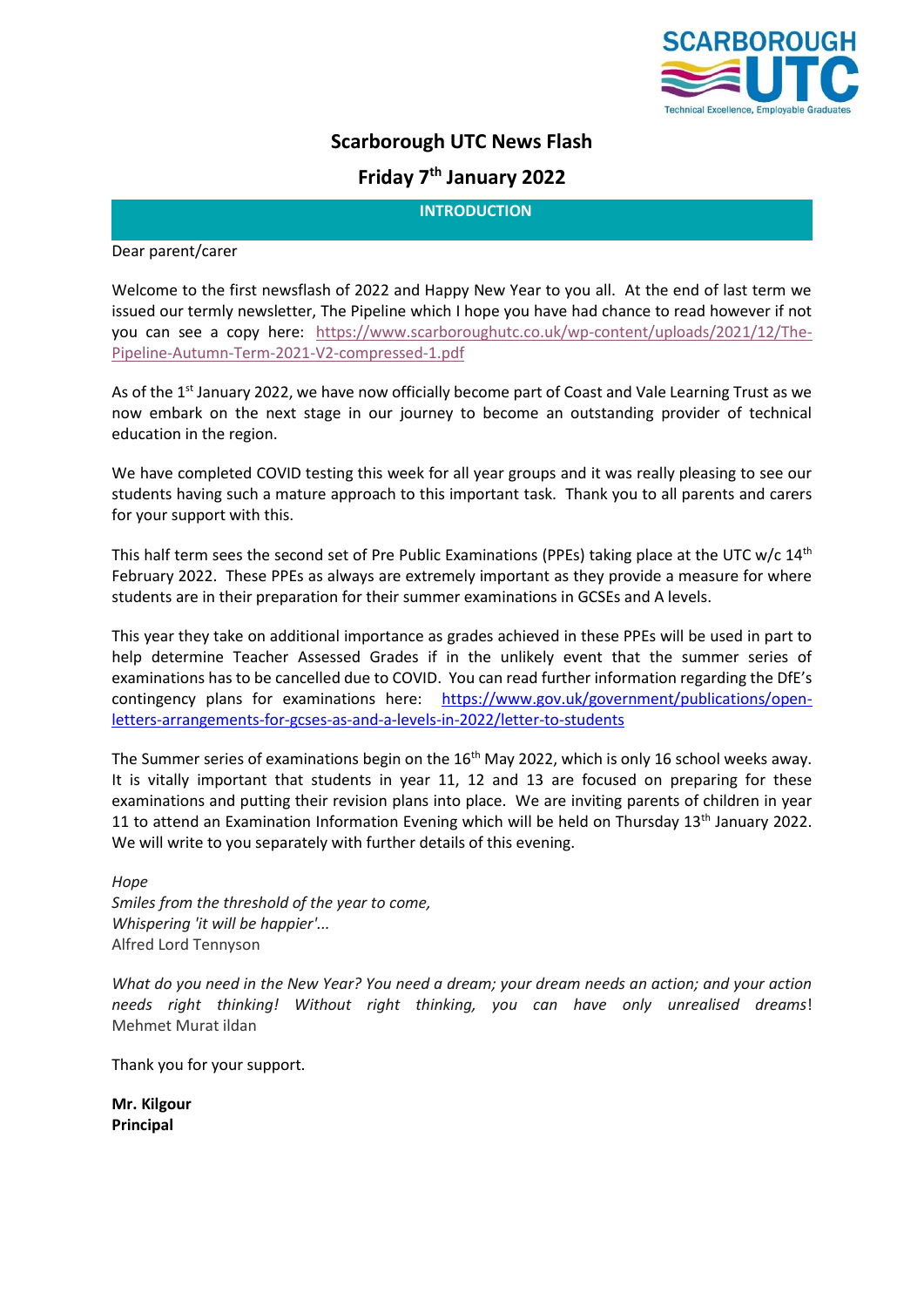#### **T&L@SUTC**

The teaching team at Scarborough UTC are working hard to ensure that those students that cannot attend college due to positive Covid test results can still access quality teaching and learning. All remote learning tasks are set using the Google Classroom platform which, for some subjects, direct students to accessing further online resources through platforms such as Seneca, GCSE Pod and Dr Frost Maths. Student completion of tasks will be monitored to ensure that they can, and are, accessing the learning they need in order to avoid creating learning gaps when compared to those students that can attend. If you have any queries or concerns regarding your son/daughters remote learning experience don't hesitate to contact us.

### **TECHNICAL EXCELLENCE**

News from Systems Control this week: it is fantastic to welcome students back into the workshops this week, Happy New Year with a couple of weeks break, there were a few people slightly in shock at getting up so early again - including me it has to be said. I'm looking forward to a busy term, and continuing our learning with Systems Control Engineering.

Year 13 Electrical pathway students have been working on their Unit 6 Circuit Simulation and Testing work developing a printed circuit board (PCB) using computer aided design (CAD). The project is a multi-transistor amplifier which students have to design and manufacture and test their own PCB. It has been inspiring to see both their independence doing this and the individual approach used by each student using a combination of both automatic routing and component placement, and manual design. A big "well done" this week too to BH in Y13 really pleased to hear that one of our y13 students has made an application to join the degree apprenticeship scheme with BAE Systems. Placements with BAE are highly competitive! A reminder to all our students that UCAS Hub share information about apprenticeships as well as courses, and that it is very easy to create an account and keep all your searches together in one place.

Year 10 return to us for a second term having completed one Employer Excellence Project, supported by DSE a global electronics manufacturer based in Hunmanby. We begin our second Employer Excellence Project, this time supported by Schneider Electric who provide much of the transformers and electrical plant used by Northern Powergrid. Having learnt how to progress from a simple circuit diagram to automatically creating a PCB layout, we are now challenging students to create slightly more complex circuits this time using sensors to actuate (turn on) an output device. With a strong focus on having a positive attitude, independent working, this term begins with three short manufacturing projects focused on a specific component and function in this case, light sensors and transistors. Already I can see students who are more mature, settled and happy to be learning in the workshops a great sign for future employers and parents alike!

Year 11 students return with their most demanding 6 months ahead of them. My message for year 11 students is that everything is to be gained by your attitude and putting in time preparing for your exams. I have lots of material, guidance and support strategies for students who have not yet created their revision timetable for the February mock exams or Pre-public exams as we now refer to them.

Students have fortnightly exam papers to complete, as well as access to our Electronic Principles google classroom which has more past papers and mark schemes than the number of chocolates I consumed over Christmas. A bit of work each week will go a long way in beating scores obtained in the November exams. We are here to help, so please get in touch if you have any questions about Systems Control! Have a great weekend, from Mr Brown.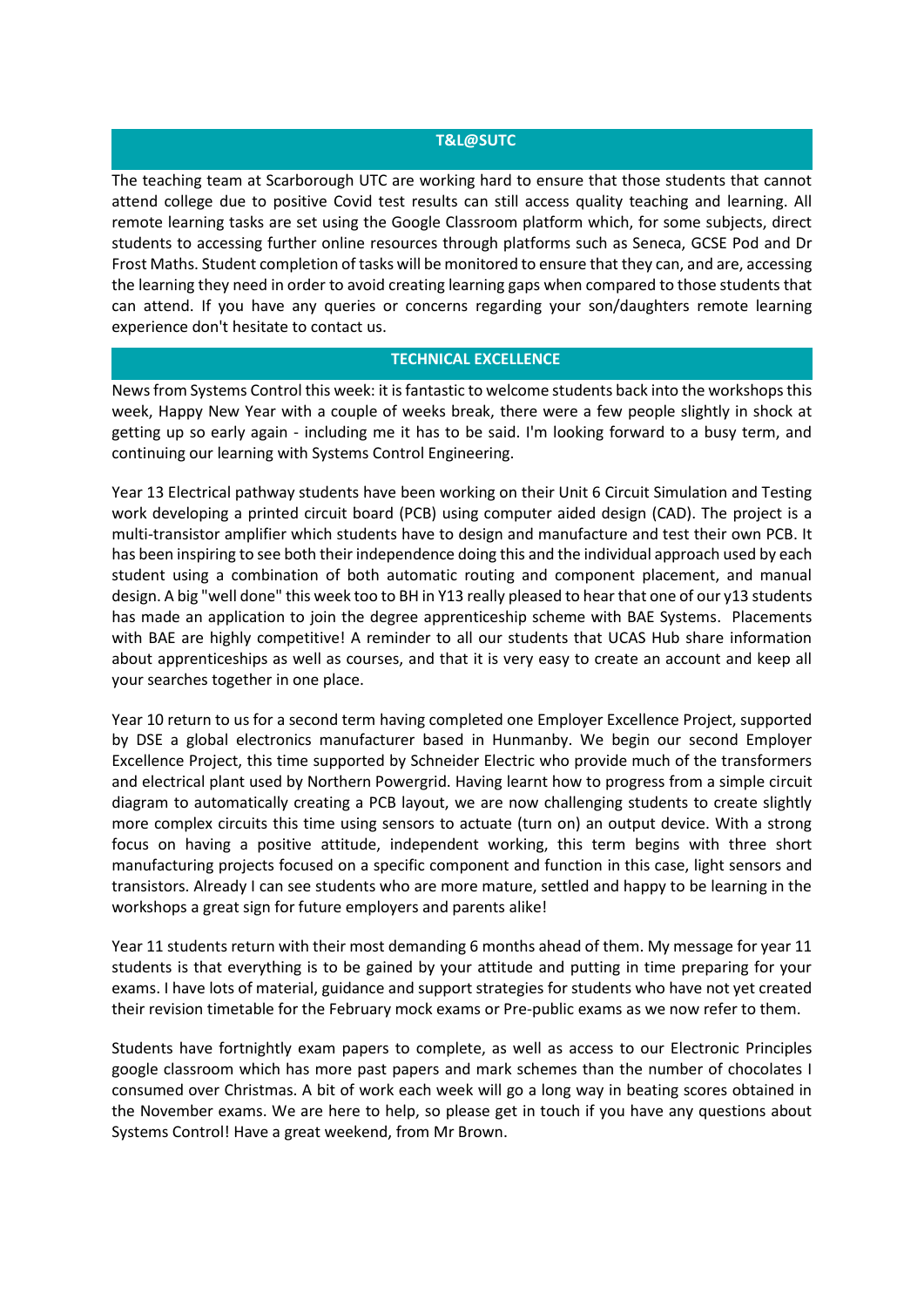### **All Years:**

All assessment information, Attendance, Professional values, behaviour and target information is published on the "My Child at school" app. This is a secure and personal portal that allows you to assess the progress of your child at any time. Invites for the portal have been issued. If there are any issues accessing the app, please report this t[o enquiries@scarboroughutc.co.uk](mailto:enquiries@scarboroughutc.co.uk) for further assistance. Registering for the APP is vital as this is the primary method of regular communication to parents.

## **Behaviour and Safety**

It is important to continue the highest standards of business dress policy, with masks worn in communal areas. Please check and ensure that equipment, stationary and scientific calculators are in good working order.

Maintaining 100% attendance is important to ensure we can continue to support progress effectively. Students are supported through tutor time with attendance challenges. Attendance is a very important focus for all students to ensure we can support attainment throughout the Spring term. A hard-working environment is vital to ensure students feel safe and make continued progress.

Firstly, structures are in place to guarantee that all students gain best opportunity to meet high standards and are recognised for hard work in areas identified by **P**rofessional **V**alues and **E**mployability **S**kills (**PVES**), these positive points are identified on your MCAS parental account. By tracking this information regularly, you will be able to identify areas of strength and development for your child

### **Curriculum, Feedback and Assessment**

#### **Year 10 & 12**

The results of formative assessments are available on MCAS. The next assessment cycle for Year 10 and 12 begins week commencing:  $10<sup>th</sup>$  January 2022.

#### **Year 11 & Y13**

Following progress evening students are now working towards Pre Public exams in February. You have received an invite to attend exams preparation evening which is scheduled for the  $13<sup>th</sup>$  of January 2022. Arrangements and details for this event have been communicated by letter on MCAS and we invite parents and students to the event using the online event booking system on MCAS. To confirm attendance access MCAS and confirm the appointment.

Event: Exam Preparation Evening

Details: Thursday 13<sup>th</sup> January 2022

Time: 17:30 to 18:30

Organisation: Presentation in the college hall to communicate schedule of exams and exam support information.

Please note seating will be in a format that allows social distancing and there is a recommendation of face masks.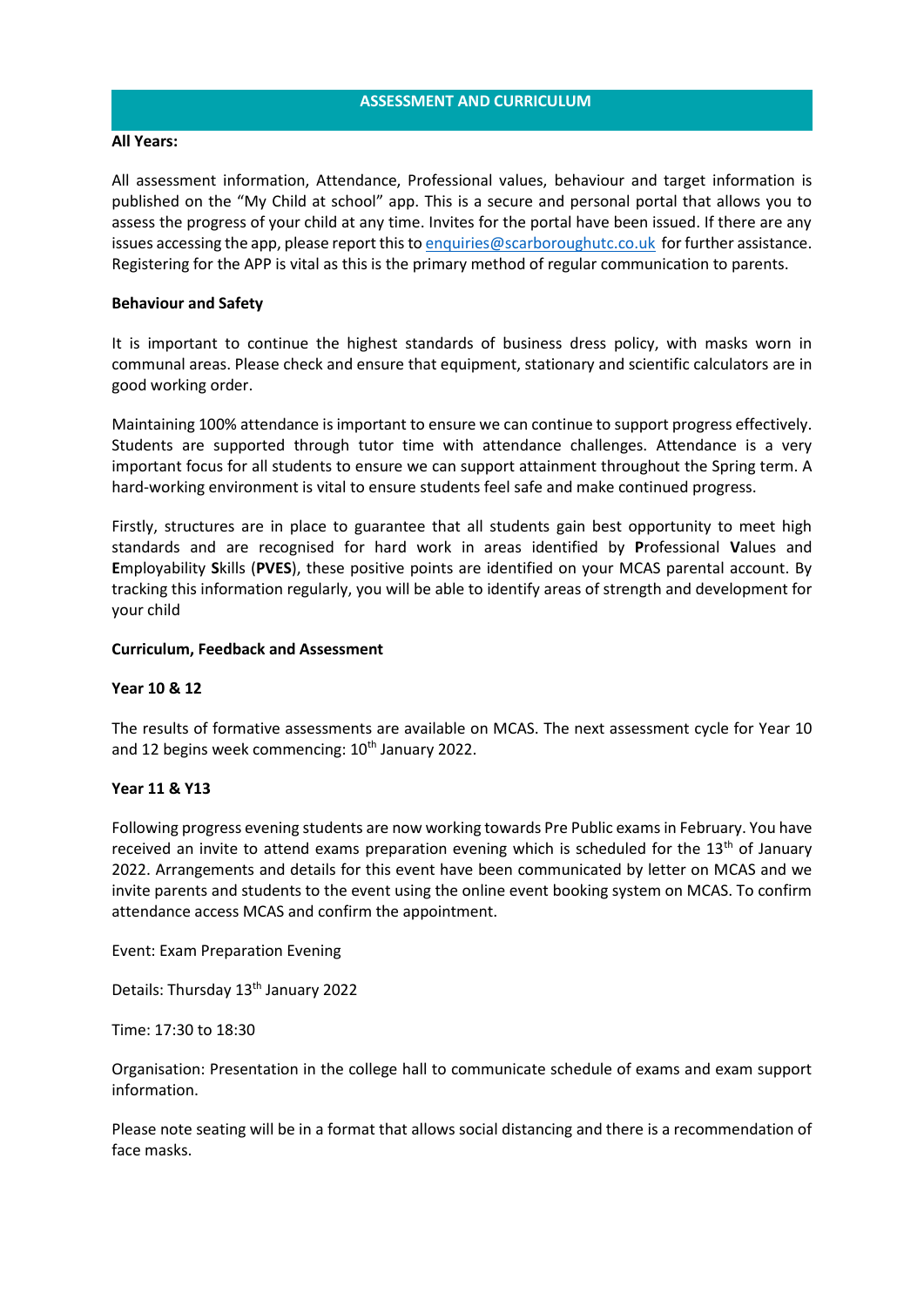Information will be provided to support revision practice and intervention.

## **SIXTH FORM**

It is good to welcome back the Sixth form after the Christmas holiday and to see that at present there have been just a couple affected by COVID. We recommend that all students wear masks in college to reduce infection and test themselves twice weekly with the LFT's provided.

Year 13 have had lots of offers from universities for places to study mechanical engineering, motor sport engineering, civil engineering, aerospace engineering, environmental engineering, microbiology, physics, maths, music composition, cyber security, biology and environmental science.

Students have been back at work preparing for their health and social care exam which takes place on January 14<sup>th</sup> at 1.30pm.

Year 12 should think about applying for this with Northumbria University - deadline is the January 21st. More information about the scheme and the link to complete our short application form can be found on webpage: northumbria.ac.uk/nuentry. What does NU Entry involve?

In their first year of sixth form/college, students will complete any combination of 2 online webinars/activities or faculty events from our programme, attend our NU Entry conference on campus in July and complete a research essay on their chosen subject area of interest, to earn NU Entry points (equivalent to 16 UCAS points when applying to Northumbria University). In the second year of sixth form/college students are then able to benefit from an optional programme of support throughout the year.

Student short application form: <https://data.heat.ac.uk/event/apply/northumbria/nu-entry-2021-22>

Year 12 are involved in our project with Unison Engineering that started today. This is a great opportunity to work alongside one of our employer partners to improve their work readiness.

A reminder that Year 13 tutoring starts next week with My.Tutor.com

## ETHOS AND CAREERS

Our theme of the week has been Goals and Mr Kilgour has led assemblies on the importance of planning for your future and using Stephen Covey's habits of success by putting the first thing first and being proactive. He urged all of the sixth formers and year 11 students to put study plans together so that the next 16 weeks towards exams are thoroughly prepared for. Students can set their goals on Grofar and have been writing their own about personal, academic and study goals for 2021.

## **DATES FOR YOUR DIARY**

| Spring Half term:                      | Monday 21 <sup>st</sup> February to Friday 25 <sup>th</sup> February 2022 |
|----------------------------------------|---------------------------------------------------------------------------|
| Easter holiday:                        | Monday 11 <sup>th</sup> April to Friday 22 <sup>nd</sup> April 2022       |
| First day of summer term for students: | Monday 25 <sup>th</sup> April 2022                                        |
| Bank holiday:                          | Monday 2 <sup>nd</sup> May 2022                                           |
| Summer Half term:                      | Monday 30 <sup>th</sup> May to Friday 3 <sup>th</sup> June 2022           |